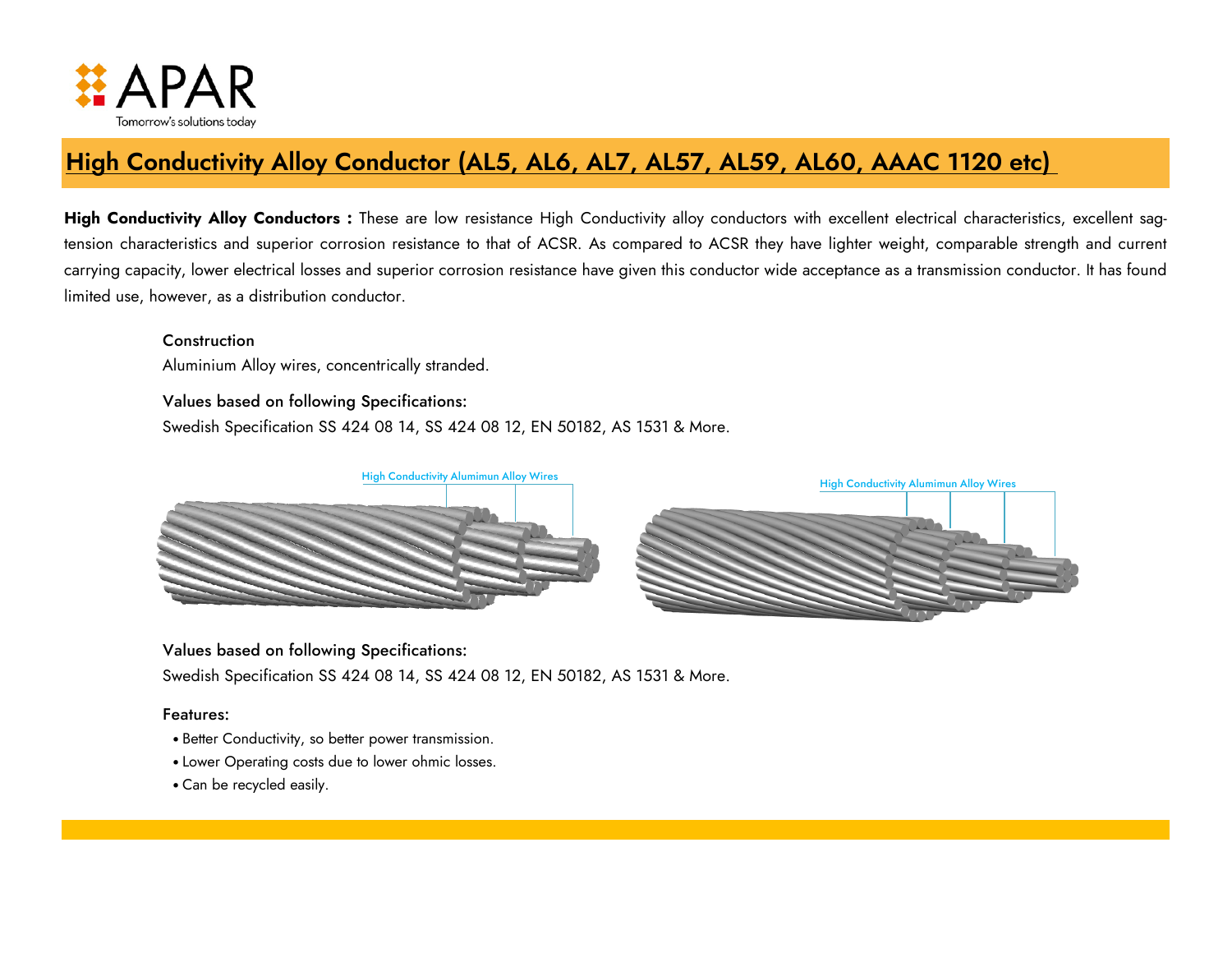

# **ALUMINUM ALLOY CONDUCTORS (TYPE- AL5) EN 50182**

| Code    | Old Code         | <b>Sectional Area</b> | <b>Stranding</b>                 |                             | Weight<br>Diameter of |         | <b>Rated Strength</b> | DC Resistance @<br>$20^{\circ}$ C | <b>Current Capacity</b> |          |
|---------|------------------|-----------------------|----------------------------------|-----------------------------|-----------------------|---------|-----------------------|-----------------------------------|-------------------------|----------|
|         |                  |                       | No. of Aluminium<br><b>Wires</b> | Individual wire<br>diameter | Complete<br>Conductor |         |                       |                                   | @ 75°C                  | @ 85°C   |
|         |                  | (mm <sup>2</sup> )    | (No.)                            | (mm)                        | (mm)                  | (Kg/Km) | <b>KN</b>             | $(\Omega/Km)$                     | (Ampere)                | (Ampere) |
| 239-AL5 | <b>POPLAR</b>    | 239.4                 | 37                               | 2.87                        | 20.10                 | 659.4   | 70.61                 | 0.1330                            | 384                     | 477      |
| 303-AL5 | <b>SYCAMORE</b>  | 303.2                 | 37                               | 3.23                        | 22.60                 | 835.2   | 89.44                 | 0.1050                            | 439                     | 549      |
| 362-AL5 | <b>UPAS</b>      | 362.1                 | 37                               | 3.53                        | 24.70                 | 997.5   | 106.82                | 0.0879                            | 485                     | 610      |
| 479-AL5 | <b>YEW</b>       | 479.0                 | 37                               | 4.06                        | 28.40                 | 1319.6  | 141.31                | 0.0665                            | 566                     | 720      |
| 498-AL5 | <b>TOTARA</b>    | 498.1                 | 37                               | 4.14                        | 29.00                 | 1372.1  | 146.93                | 0.0639                            | 579                     | 737      |
| 587-AL5 | <b>RUBUS</b>     | 586.9                 | 61                               | 3.50                        | 31.50                 | 1622.0  | 173.13                | 0.0544                            | 632                     | 810      |
| 659-AL5 | <b>SORBUS</b>    | 659.4                 | 61                               | 3.71                        | 33.40                 | 1822.5  | 194.53                | 0.0484                            | 673                     | 867      |
| 821-AL5 | <b>ARAUCARIA</b> | 821.1                 | 61                               | 4.14                        | 37.30                 | 2269.4  | 242.24                | 0.0389                            | 754                     | 982      |
| 996-AL5 | <b>REDWOOD</b>   | 996.2                 | 61                               | 4.56                        | 41.00                 | 2753.2  | 293.88                | 0.0321                            | 831                     | 1092     |

# **ALUMINUM ALLOY CONDUCTORS (TYPE- AL6) EN 50182**

| Code      | Old Code   | Sectional Area     | <b>Stranding</b>                 |                             | Diameter of           | Weight  | <b>Rated Strength</b> | DC Resistance @ |          | <b>Current Capacity</b> |
|-----------|------------|--------------------|----------------------------------|-----------------------------|-----------------------|---------|-----------------------|-----------------|----------|-------------------------|
|           |            |                    | No. of Aluminium<br><b>Wires</b> | Individual wire<br>diameter | Complete<br>Conductor |         |                       | $20^{\circ}$ C  | @ 75°C   | @ 85°C                  |
|           |            | (mm <sup>2</sup> ) | (No.)                            | (mm)                        | (mm)                  | (Kg/Km) | <b>KN</b>             | $(\Omega/Km)$   | (Ampere) | (Ampere)                |
| 46-AL6    | AL56 - 46  | 46.2               |                                  | 2.90                        | 8.70                  | 126.2   | 14.52                 | 0.6779          | 147      | 177                     |
| 65-AL6    | AL56 - 65  | 65.1               | $\overline{7}$                   | 3.44                        | 10.30                 | 177.6   | 20.43                 | 0.4818          | 180      | 217                     |
| 93-AL6    | AL56 - 93  | 92.9               | $\overline{7}$                   | 4.11                        | 12.30                 | 253.5   | 28.23                 | 0.3375          | 222      | 270                     |
| 130-AL6   | AL56 - 130 | 129.9              | $\overline{7}$                   | 4.86                        | 14.60                 | 354.5   | 39.48                 | 0.2414          | 271      | 331                     |
| 167-AL6   | AL56 - 167 | 167.5              | 19                               | 3.35                        | 16.80                 | 459.8   | 52.59                 | 0.1882          | 314      | 386                     |
| 178-AL6   | AL56 - 178 | 177.6              | 19                               | 3.45                        | 17.30                 | 487.6   | 55.77                 | 0.1775          | 325      | 400                     |
| 210-AL6   | AL56 - 210 | 209.8              | 19                               | 3.75                        | 18.80                 | 576.1   | 63.79                 | 0.1502          | 357      | 442                     |
| 225-AL6   | AL56 - 225 | 224.7              | 19                               | 3.88                        | 19.40                 | 616.7   | 68.29                 | 0.1403          | 371      | 461                     |
| 263-AL6   | AL56 - 263 | 263.2              | 19                               | 4.20                        | 21.00                 | 722.7   | 80.02                 | 0.1197          | 407      | 507                     |
| 280-AL6   | AL56 - 280 | 279.8              | 119                              | 4.33                        | 21.70                 | 768.1   | 85.05                 | 0.1127          | 421      | 526                     |
| 322-AL6   | AL56 - 322 | 322.2              | 37                               | 3.33                        | 23.30                 | 887.7   | 101.18                | 0.0982          | 456      | 571                     |
| 342-AL6   | AL56 - 342 | 341.9              | 37                               | 3.43                        | 24.00                 | 941.8   | 107.35                | 0.0925          | 471      | 592                     |
| 444 - AL6 | AL56 - 444 | 444.3              | 37                               | 3.91                        | 27.40                 | 1223.9  | 135.06                | 0.0712          | 545      | 691                     |
| 454-AL6   | AL56 - 454 | 454.5              | 61                               | 3.08                        | 27.70                 | 1256.1  | 142.71                | 0.0698          | 551      | 700                     |
| 594-AL6   | AL56 - 594 | 593.6              | 61                               | 3.52                        | 31.70                 | 1640.6  | 180.46                | 0.0535          | 638      | 818                     |
| 685-AL6   | AL56 - 685 | 684.5              | 61                               | 3.78                        | 34.00                 | 1891.9  | 208.1                 | 0.0464          | 688      | 887                     |
| 865-AL6   | AL56 - 865 | 865.4              | 61                               | 4.25                        | 38.30                 | 2391.6  | 263.07                | 0.0367          | 777      | 1014                    |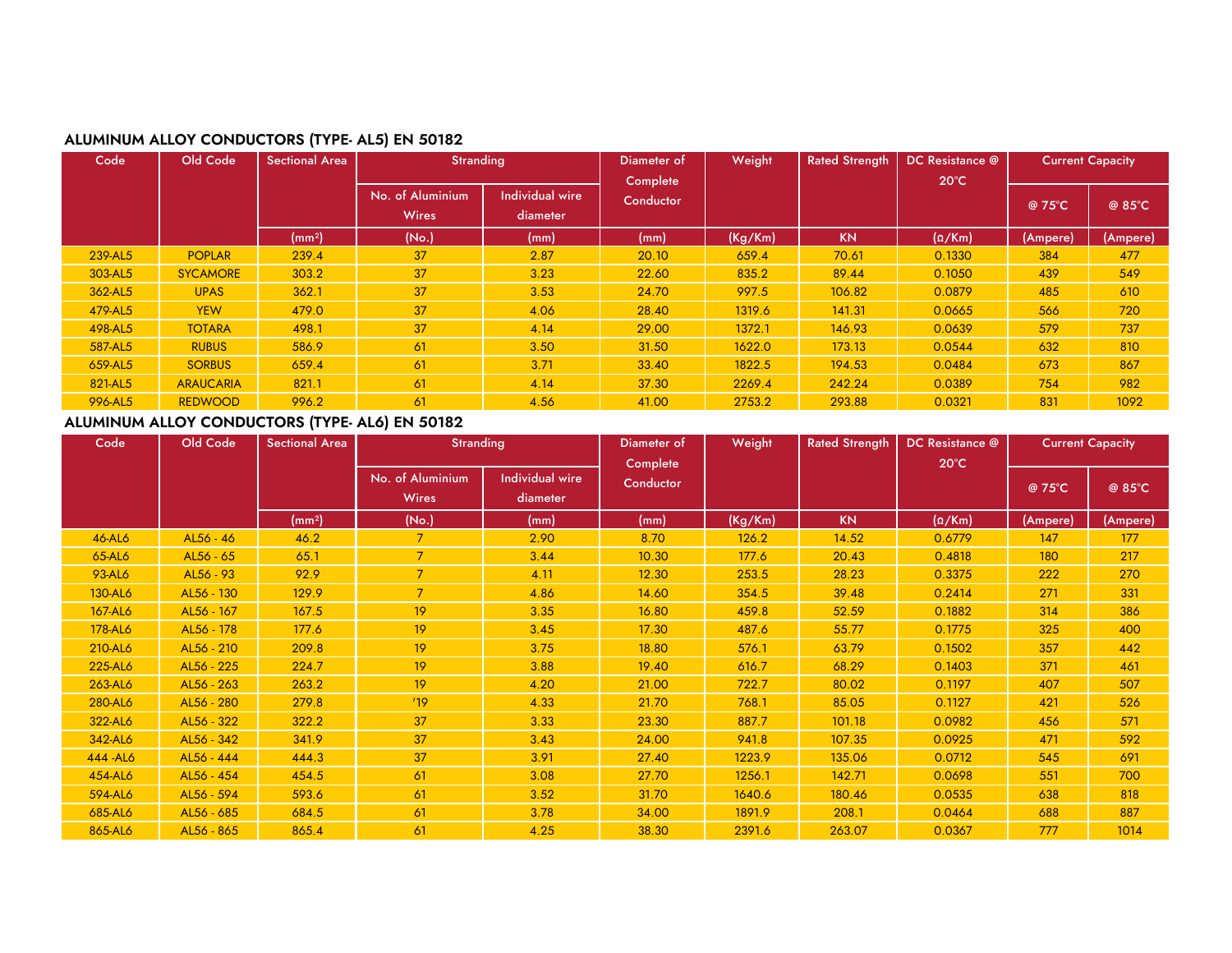

# **ALUMINUM ALLOY CONDUCTORS (TYPE- AL7) EN 50182**

| Code    | Old Code            | <b>Sectional Area</b> | <b>Stranding</b>                 |                                    | Diameter of<br>Complete | Weight  | <b>Rated Strength</b> | DC Resistance @<br>$20^{\circ}$ C | <b>Current Capacity</b> |          |
|---------|---------------------|-----------------------|----------------------------------|------------------------------------|-------------------------|---------|-----------------------|-----------------------------------|-------------------------|----------|
|         |                     |                       | No. of Aluminium<br><b>Wires</b> | <b>Individual wire</b><br>diameter | Conductor               |         |                       |                                   | @ 75°C                  | @ 85°C   |
|         |                     | (mm <sup>2</sup> )    | (No.)                            | (mm)                               | (mm)                    | (Kg/Km) | KN                    | $(\Omega/Km)$                     | (Ampere)                | (Ampere) |
| 46-AL7  | AL58 - 46           | 46.2                  | $\overline{7}$                   | 2.90                               | 8.70                    | 126.2   | 13.41                 | 0.6560                            | 150                     | 179      |
| 65-AL7  | AL58 - 65           | 65.1                  | $\mathcal{I}$                    | 3.44                               | 10.30                   | 177.6   | 17.89                 | 0.4662                            | 183                     | 221      |
| 93-AL7  | AL58 - 93           | 92.9                  | $\mathcal{I}$                    | 4.11                               | 12.30                   | 253.5   | 23.68                 | 0.3266                            | 226                     | 274      |
| 130-AL7 | AL58 - 130          | 129.9                 | $\overline{7}$                   | 4.86                               | 14.60                   | 354.5   | 33.11                 | 0.2336                            | 275                     | 336      |
| 167-AL7 | AL58 - 167          | 167.5                 | 19                               | 3.35                               | 16.80                   | 459.8   | 46.05                 | 0.1821                            | 319                     | 393      |
| 178-AL7 | AL58 - 178          | 177.6                 | 19                               | 3.45                               | 17.30                   | 487.6   | 48.84                 | 0.1717                            | 330                     | 407      |
| 210-AL7 | AL58 - 210          | 209.8                 | 19                               | 3.75                               | 18.80                   | 576.1   | 55.61                 | 0.1454                            | 363                     | 450      |
| 225-AL7 | AL58 - 225          | 224.7                 | 19                               | 3.88                               | 19.40                   | 616.7   | 59.53                 | 0.1358                            | 378                     | 468      |
| 263-AL7 | AL58 - 263          | 263.2                 | 19                               | 4.20                               | 21.00                   | 722.7   | 67.12                 | 0.1159                            | 413                     | 515      |
| 280-AL7 | AL58 - 280          | 279.8                 | 19                               | 4.33                               | 21.70                   | 768.1   | 71.34                 | 0.1090                            | 428                     | 534      |
| 322-AL7 | AL58 - 322          | 322.2                 | 37                               | 3.33                               | 23.30                   | 887.7   | 88.62                 | 0.0950                            | 463                     | 580      |
| 342-AL7 | AL58 - 342          | 341.9                 | 37                               | 3.43                               | 24.00                   | 941.8   | 94.02                 | 0.0895                            | 479                     | 601      |
| 444-AL7 | AL58 - 444          | 444.3                 | 37                               | 3.91                               | 27.40                   | 1223.9  | 117.73                | 0.0689                            | 554                     | 703      |
| 484-AL7 | AL58 - 454          | 454.5                 | 61                               | 3.08                               | 27.70                   | 1256.1  | 124.98                | 0.0676                            | 560                     | 711      |
| 594-AL7 | AL58 - 594          | 593.6                 | 61                               | 3.52                               | 31.70                   | 1640.6  | 157.31                | 0.0517                            | 648                     | 831      |
| 685-AL7 | AL58 - 685          | 684.5                 | 61                               | 3.78                               | 34.00                   | 1891.9  | 181.4                 | 0.0449                            | 699                     | 901      |
| 865-AL7 | AL58 - 865          | 865.4                 | 61                               | 4.25                               | 38.30                   | 2391.6  | 220.67                | 0.0355                            | 789                     | 1029     |
| 62-AL7  | AlMgSi - 62         | 62.4                  | $\overline{7}$                   | 3.37                               | 10.10                   | 170.5   | 17.17                 | 0.4858                            | 179                     | 215      |
| 99-AL7  | AlMgSi - 99         | 99.3                  | $\overline{7}$                   | 4.25                               | 12.80                   | 271.1   | 25.32                 | 0.3055                            | 235                     | 286      |
| 159-AL7 | <b>AlMgSi - 157</b> | 158.6                 | 19                               | 3.26                               | 16.30                   | 435.4   | 43.61                 | 0.1923                            | 309                     | 380      |
| 241-AL7 | AlMgSi - 241        | 241.2                 | 19                               | 4.02                               | 20.10                   | 662.1   | 61.49                 | 0.1265                            | 393                     | 489      |
| 330-AL7 | AlMgSi - 329        | 330.0                 | 37                               | 3.37                               | 23.60                   | 909.2   | 90.76                 | 0.0927                            | 470                     | 589      |
| 454-AL7 | AlMgSi - 454        | 454.5                 | 61                               | 3.08                               | 27.70                   | 1256.1  | 124.98                | 0.0676                            | 560                     | 711      |
| 594-AL7 | AlMgSi - 593        | 593.6                 | 61                               | 3.52                               | 31.70                   | 1640.6  | 157.31                | 0.0517                            | 648                     | 831      |
| 774-AL7 | <b>AlMgSi - 774</b> | 774.2                 | 61                               | 4.02                               | 36.20                   | 2139.8  | 197.43                | 0.0397                            | 745                     | 967      |
| 911-AL7 | AlMgSi - 910        | 910.7                 | 61                               | 4.36                               | 39.20                   | 2517.0  | 232.24                | 0.0337                            | 810                     | 1059     |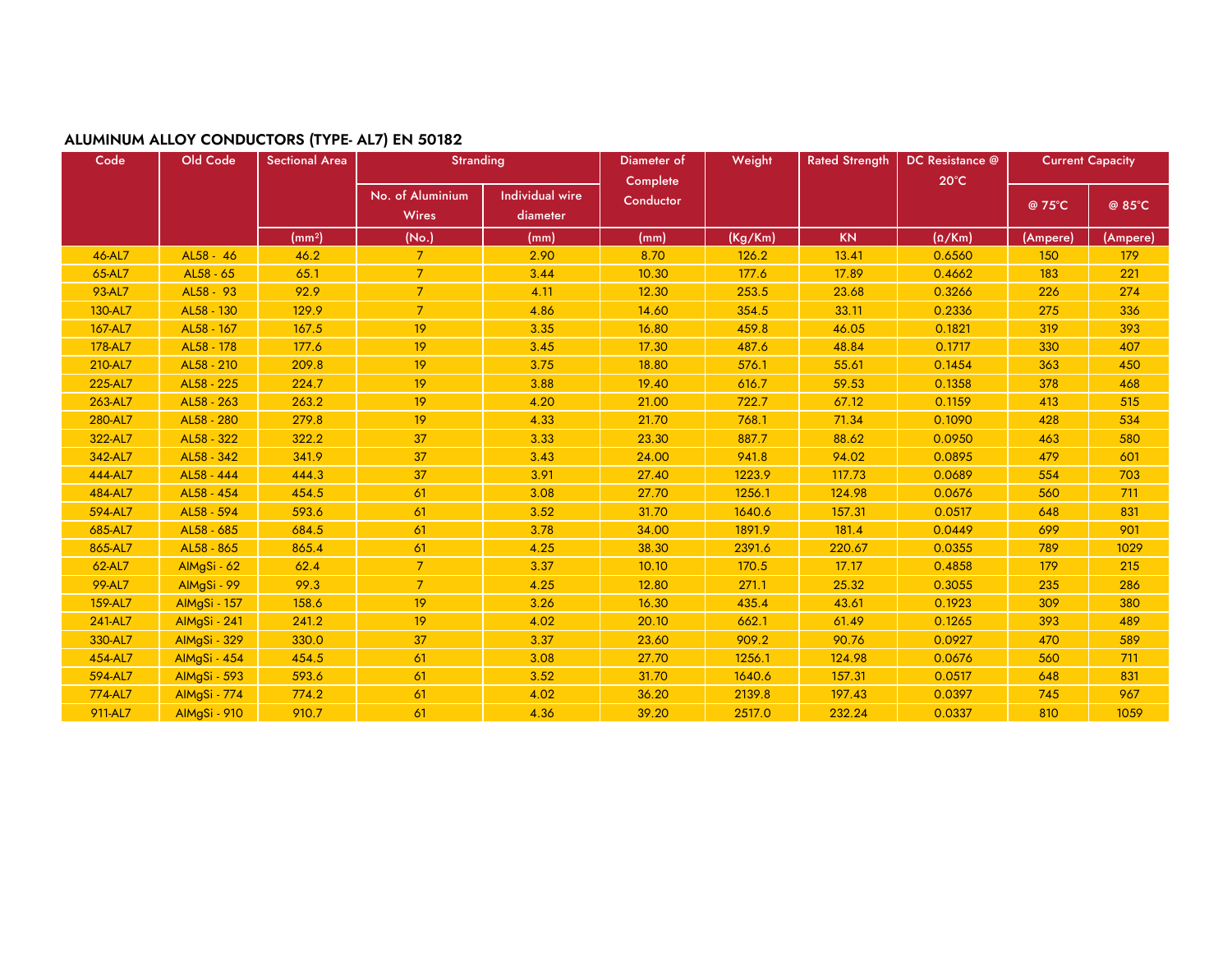

# **ALUMINUM ALLOY CONDUCTORS (TYPE- AL57) SS 424 08 12**

| <b>Nominal Area</b> | <b>Sectional Area</b> | <b>Equivalent</b>  | <b>Stranding</b> |                        | Diameter of | Weight  |           | DC Resistance @ | <b>Current Capacity</b> |          |
|---------------------|-----------------------|--------------------|------------------|------------------------|-------------|---------|-----------|-----------------|-------------------------|----------|
|                     |                       | copper area        |                  |                        | Complete    |         |           | $20^{\circ}$ C  |                         |          |
|                     |                       |                    | No. of Aluminium | <b>Individual wire</b> | Conductor   |         |           |                 | @ 75°C                  | @ 85°C   |
|                     |                       |                    | <b>Wires</b>     | diameter               |             |         |           |                 |                         |          |
| (mm <sup>2</sup> )  | (mm <sup>2</sup> )    | (mm <sup>2</sup> ) | (No.)            | (mm)                   | (mm)        | (Kg/Km) | <b>KN</b> | $(\Omega/Km)$   | (Ampere)                | (Ampere) |
| 31                  | 31.14                 | 17.90              |                  | 2.38                   | 7.14        | 85.0    | 9.31      | 0.9740          | 118                     | 140      |
| 62                  | 62.44                 | 35.88              | $\overline{7}$   | 3.37                   | 10.11       | 170.0   | 17.20     | 0.4860          | 178                     | 214      |
| 99                  | 99.3                  | 57.07              | $\overline{7}$   | 4.25                   | 12.75       | 271.0   | 25.30     | 0.3050          | 234                     | 285      |
| 157                 | 158.59                | 91.14              | 19               | 3.26                   | 16.30       | 436.0   | 43.70     | 0.1930          | 307                     | 377      |
| 241                 | 241.16                | 138.59             | 19               | 4.02                   | 20.10       | 663.0   | 61.60     | 0.1270          | 391                     | 485      |
| 329                 | 330.03                | 189.67             | 37               | 3.37                   | 23.60       | 910.0   | 90.70     | 0.0928          | 467                     | 586      |
| 454                 | 454.49                | 261.20             | 61               | 3.08                   | 27.72       | 1260.0  | 125.16    | 0.0675          | 558                     | 708      |
| 593                 | 593.62                | 341.15             | 61               | 3.52                   | 31.68       | 1640.0  | 157.00    | 0.0517          | 645                     | 827      |
| 774                 | 774.24                | 444.96             | 61               | 4.02                   | 36.18       | 2140.0  | 197.00    | 0.0396          | 743                     | 963      |
| 910                 | 910.74                | 523.40             | 61               | 4.36                   | 39.20       | 2520.0  | 232.00    | 0.0337          | 806                     | 1054     |

# **ALUMINUM ALLOY CONDUCTORS (TYPE- AL59) SS 424 08 14**

| <b>Nominal Area</b> | Sectional Area     | <b>Equivalent</b>  | <b>Stranding</b>                 |                             | Diameter of | Weight  | <b>Rated Strength</b> | DC Resistance @ | <b>Current Capacity</b> |          |
|---------------------|--------------------|--------------------|----------------------------------|-----------------------------|-------------|---------|-----------------------|-----------------|-------------------------|----------|
|                     |                    | copper area        |                                  |                             | Complete    |         |                       | $20^{\circ}$ C  |                         |          |
|                     |                    |                    | No. of Aluminium<br><b>Wires</b> | Individual wire<br>diameter | Conductor   |         |                       |                 | $@75^{\circ}C$          | @ 85°C   |
|                     |                    |                    |                                  |                             |             |         |                       |                 |                         |          |
| (mm <sup>2</sup> )  | (mm <sup>2</sup> ) | (mm <sup>2</sup> ) | (No.)                            | (mm)                        | (mm)        | (Kg/Km) | <b>KN</b>             | $(\Omega/Km)$   | (Ampere)                | (Ampere) |
| 31                  | 31.14              | 18.48              |                                  | 2.38                        | 7.14        | 85.0    | 7.77                  | 0.9430          | 120                     | 142      |
| 62                  | 62.44              | 37.06              | $\overline{\phantom{a}}$         | 3.37                        | 10.11       | 170.0   | 15.60                 | 0.4700          | 181                     | 218      |
| 99                  | 99.30              | 58.93              | 7                                | 4.25                        | 12.75       | 271.0   | 22.80                 | 0.2960          | 238                     | 289      |
| 157                 | 158.59             | 94.12              | 19                               | 3.26                        | 16.30       | 436.0   | 39.70                 | 0.1860          | 313                     | 384      |
| 241                 | 241.16             | 143.13             | 19                               | 4.02                        | 20.10       | 663.0   | 55.50                 | 0.1230          | 397                     | 493      |
| 329                 | 330.03             | 195.87             | 37                               | 3.37                        | 23.60       | 910.0   | 82.50                 | 0.0899          | 475                     | 595      |
| 454                 | 454.49             | 269.74             | 61                               | 3.08                        | 27.72       | 1260.0  | 113.00                | 0.0654          | 567                     | 719      |
| 593                 | 593.62             | 352.31             | 61                               | 3.52                        | 31.68       | 1640.0  | 143.00                | 0.0501          | 655                     | 840      |
| 774                 | 774.24             | 459.51             | 61                               | 4.02                        | 36.18       | 2140.0  | 178.00                | 0.0384          | 754                     | 977      |
| 910                 | 910.74             | 540.52             | 61                               | 4.36                        | 39.20       | 2520.0  | 209.00                | 0.0326          | 819                     | 1070     |